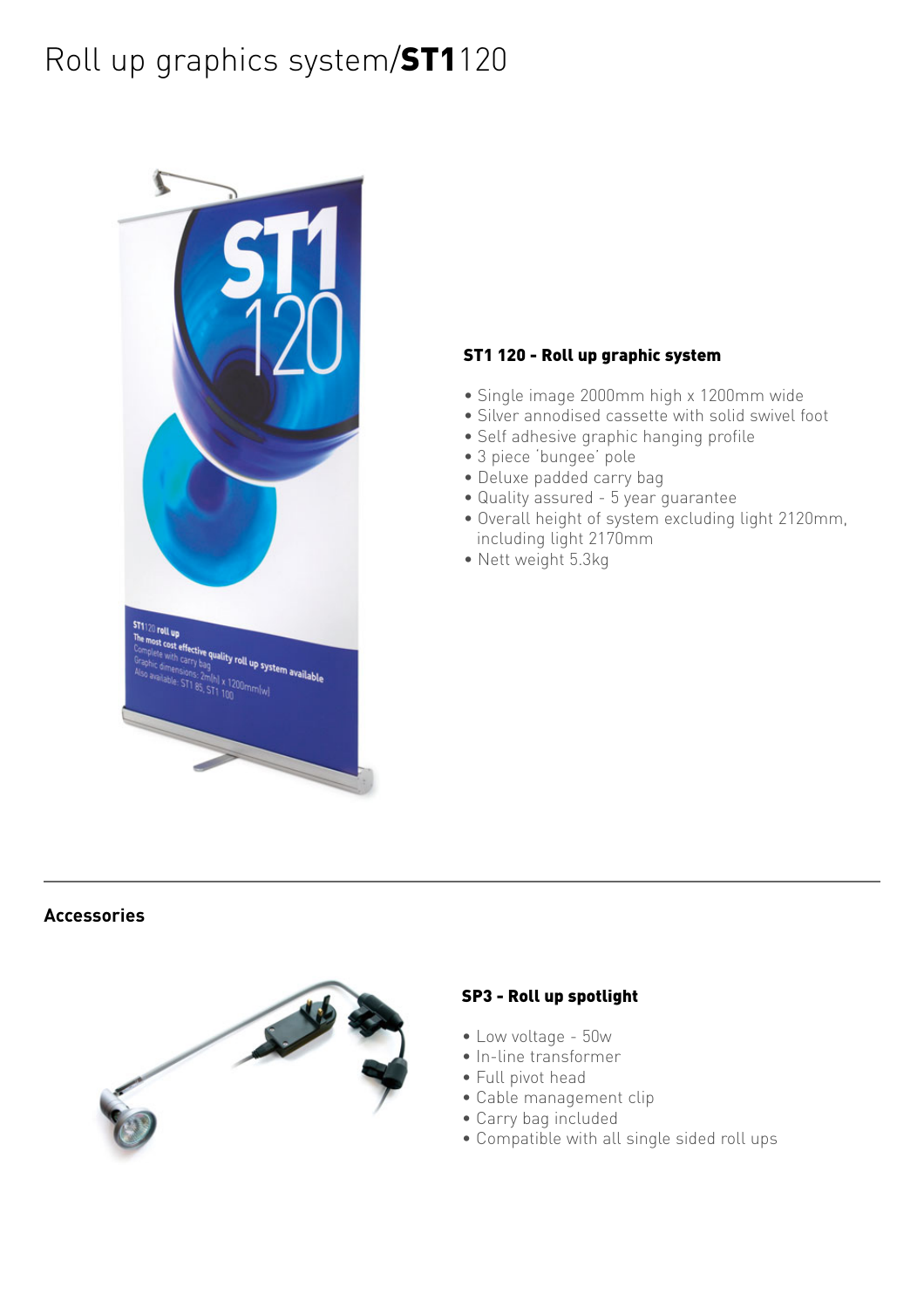## ST 120 Banner Graphic Specification

### 2150mm x 1200mm

2150mm

TOP